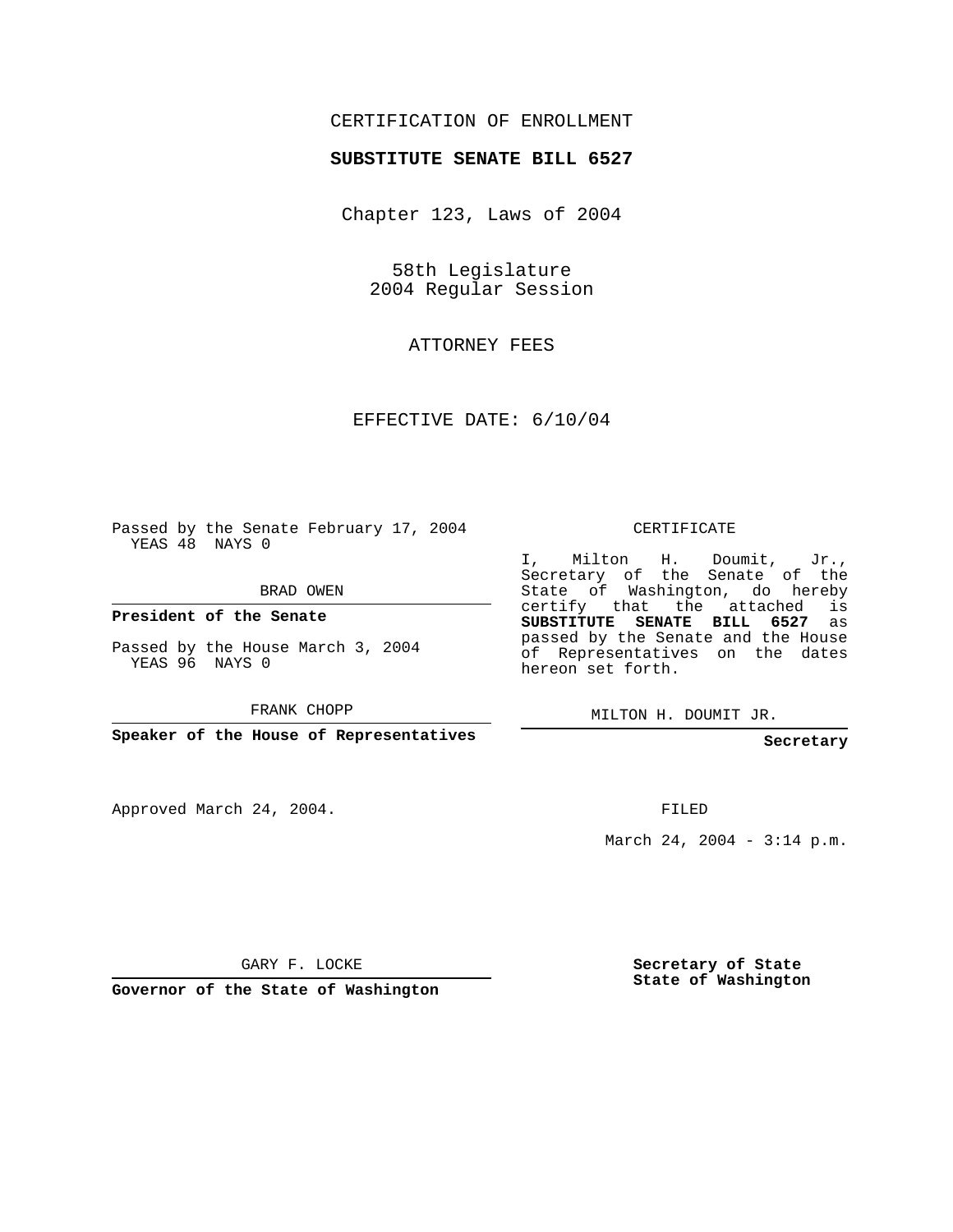## **SUBSTITUTE SENATE BILL 6527** \_\_\_\_\_\_\_\_\_\_\_\_\_\_\_\_\_\_\_\_\_\_\_\_\_\_\_\_\_\_\_\_\_\_\_\_\_\_\_\_\_\_\_\_\_

\_\_\_\_\_\_\_\_\_\_\_\_\_\_\_\_\_\_\_\_\_\_\_\_\_\_\_\_\_\_\_\_\_\_\_\_\_\_\_\_\_\_\_\_\_

Passed Legislature - 2004 Regular Session

## **State of Washington 58th Legislature 2004 Regular Session**

**By** Senate Committee on Judiciary (originally sponsored by Senators Johnson, Berkey, Esser and Sheahan)

READ FIRST TIME 02/09/04.

 1 AN ACT Relating to attorney fees; and amending RCW 4.84.080 and 2 12.20.060.

3 BE IT ENACTED BY THE LEGISLATURE OF THE STATE OF WASHINGTON:

 4 **Sec. 1.** RCW 4.84.080 and 1985 c 240 s 1 are each amended to read 5 as follows:

 6 When allowed to either party, costs to be called the attorney fee, 7 shall be as follows:

8 (1) In all actions where judgment is rendered, (( $\theta$ ne)) two hundred 9 ((twenty-five)) dollars.

10 (2) In all actions where judgment is rendered in the supreme court 11 or the court of appeals, after argument, (( $\theta$ ne)) two hundred (( $\theta$ + $\theta$ 12  $five)$ ) dollars.

13 **Sec. 2.** RCW 12.20.060 and 1993 c 341 s 1 are each amended to read 14 as follows:

 When the prevailing party in district court is entitled to recover costs as authorized in RCW 4.84.010 in a civil action, the judge shall add the amount thereof to the judgment; in case of failure of the plaintiff to recover or of dismissal of the action, the judge shall